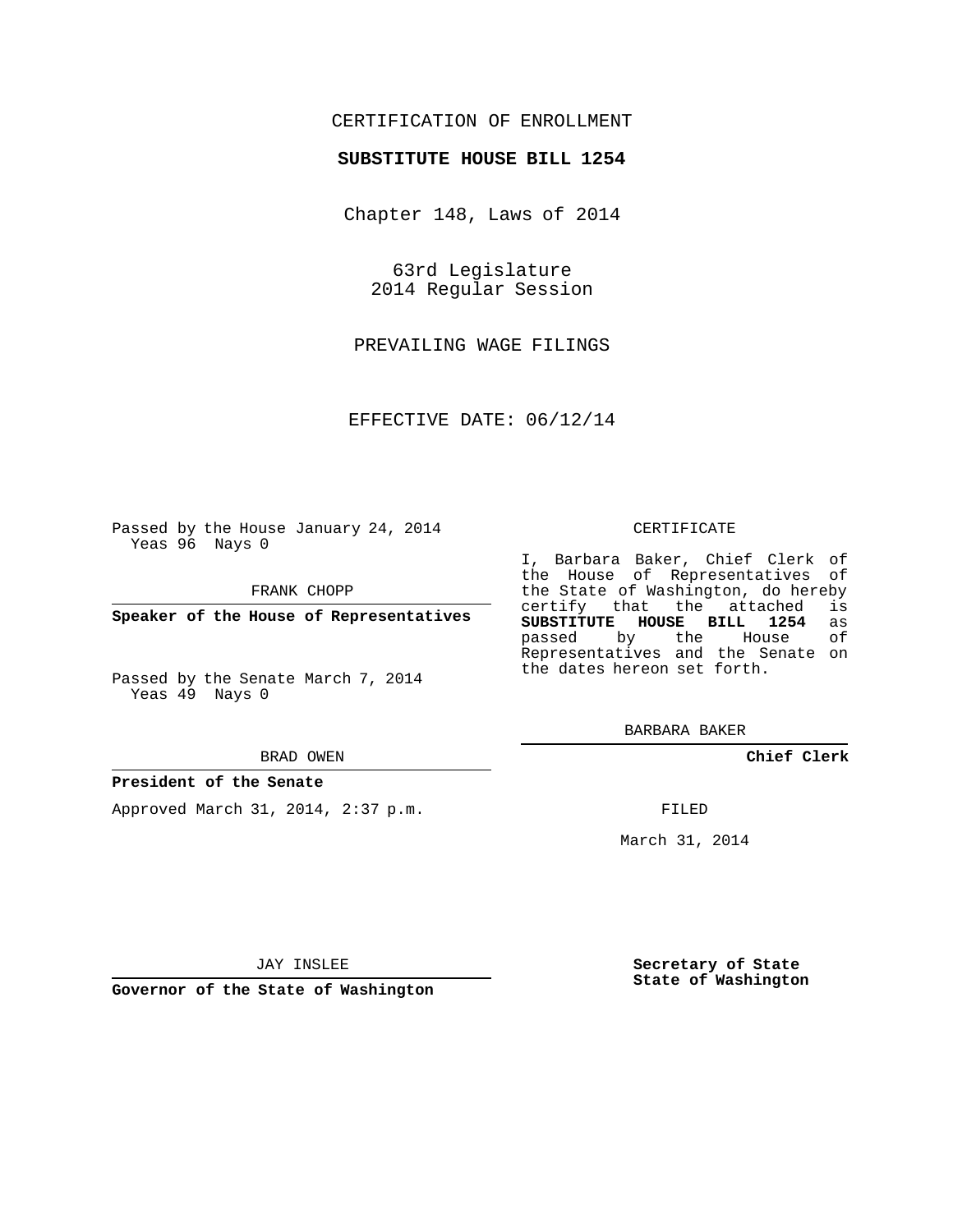# **SUBSTITUTE HOUSE BILL 1254** \_\_\_\_\_\_\_\_\_\_\_\_\_\_\_\_\_\_\_\_\_\_\_\_\_\_\_\_\_\_\_\_\_\_\_\_\_\_\_\_\_\_\_\_\_

\_\_\_\_\_\_\_\_\_\_\_\_\_\_\_\_\_\_\_\_\_\_\_\_\_\_\_\_\_\_\_\_\_\_\_\_\_\_\_\_\_\_\_\_\_

Passed Legislature - 2014 Regular Session

## **State of Washington 63rd Legislature 2013 Regular Session**

**By** House Labor & Workforce Development (originally sponsored by Representatives Manweller and Condotta)

READ FIRST TIME 02/21/13.

 1 AN ACT Relating to prevailing wage filings; and amending RCW 2 39.12.070.

3 BE IT ENACTED BY THE LEGISLATURE OF THE STATE OF WASHINGTON:

 4 **Sec. 1.** RCW 39.12.070 and 2008 c 285 s 2 are each amended to read 5 as follows:

 (1) The department of labor and industries may charge fees to awarding agencies on public works for the approval of statements of intent to pay prevailing wages and the certification of affidavits of wages paid. The department may also charge fees to persons or organizations requesting the arbitration of disputes under RCW 39.12.060. The amount of the fees shall be established by rules adopted by the department under the procedures in the administrative 13 procedure act, chapter 34.05 RCW. Except as provided in subsection (3) 14 of this section, the fees shall apply to all approvals, certifications, and arbitration requests made after the effective date of the rules. All fees shall be deposited in the public works administration account. The department may refuse to arbitrate for contractors, subcontractors, persons, or organizations which have not paid the proper fees. The